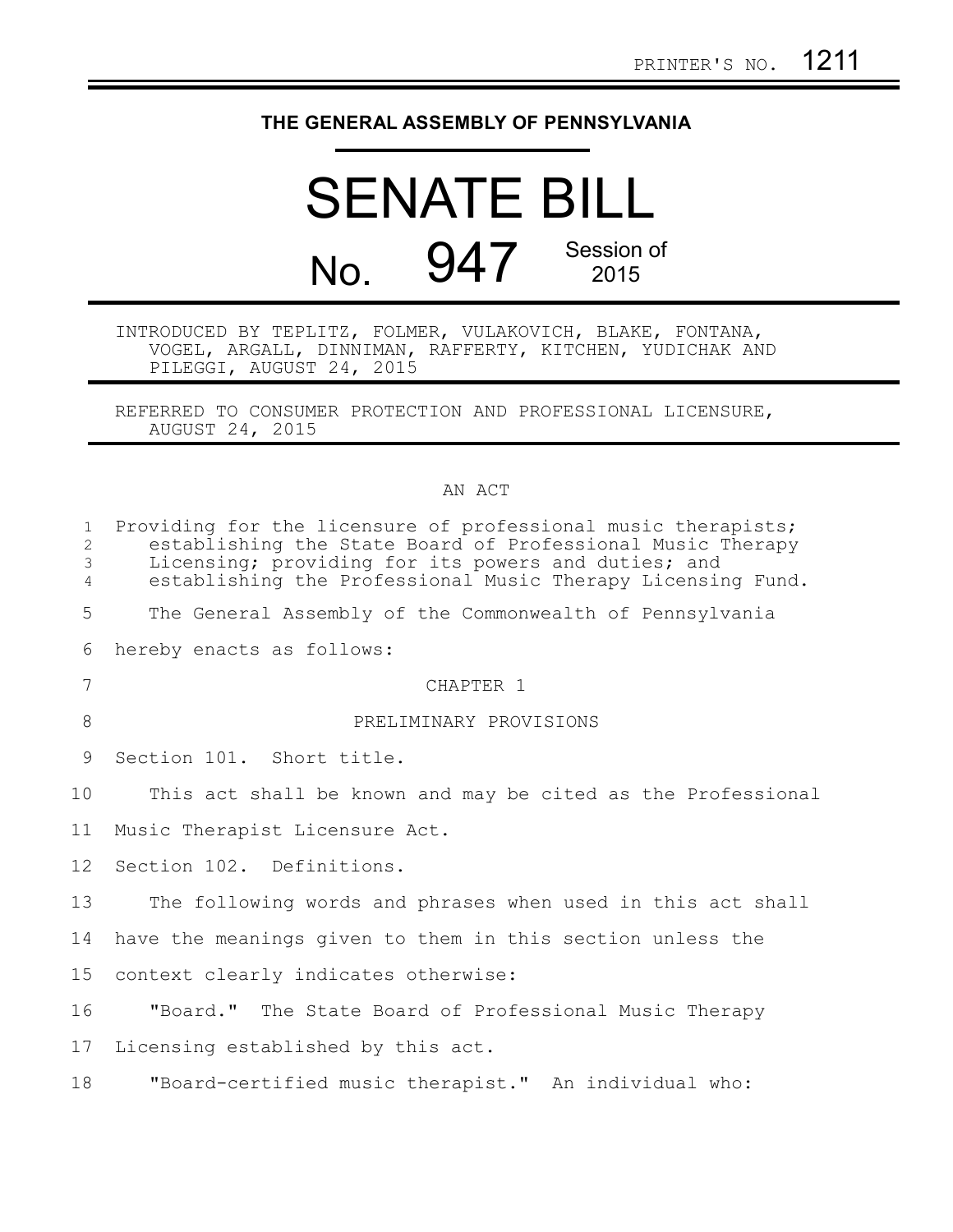(1) has completed the education and clinical training requirements established by the American Music Therapy Association; 1 2 3

(2) has passed the Certification Board for Music Therapists certification examination or transitioned into board certification; and 4 5 6

(3) remains actively certified by the Certification Board for Music Therapists. 7 8

"Department." The Department of State of the Commonwealth. "Health care provider." An individual who is a health care practitioner as defined under section 2 of the act of December 20, 1985 (P.L.457, No.112), known as the Medical Practice Act of 1985, and who does not practice music therapy. 9 10 11 12 13

"Licensed professional music therapist." A person licensed by this act to practice music therapy in this Commonwealth. "Music therapy." The clinical and evidence-based use of music interventions to accomplish individualized goals within a therapeutic relationship through an individualized music therapy treatment plan for a client or group of clients, which plan identifies the goals, objectives and potential strategies of the music therapy services appropriate for the client or group of clients using music therapy interventions, including, but not limited to, music improvisation, receptive music listening, song writing, lyric discussion, music and imagery, music performance, learning through music and movement to music. The term does not include the diagnosis of any physical, mental or communication disorder. The term includes: 14 15 16 17 18 19 20 21 22 23 24 25 26 27

(1) Accepting referrals for music therapy services from medical, developmental, mental health or education professionals; family members; clients; or caregivers, 28 29 30

20150SB0947PN1211 - 2 -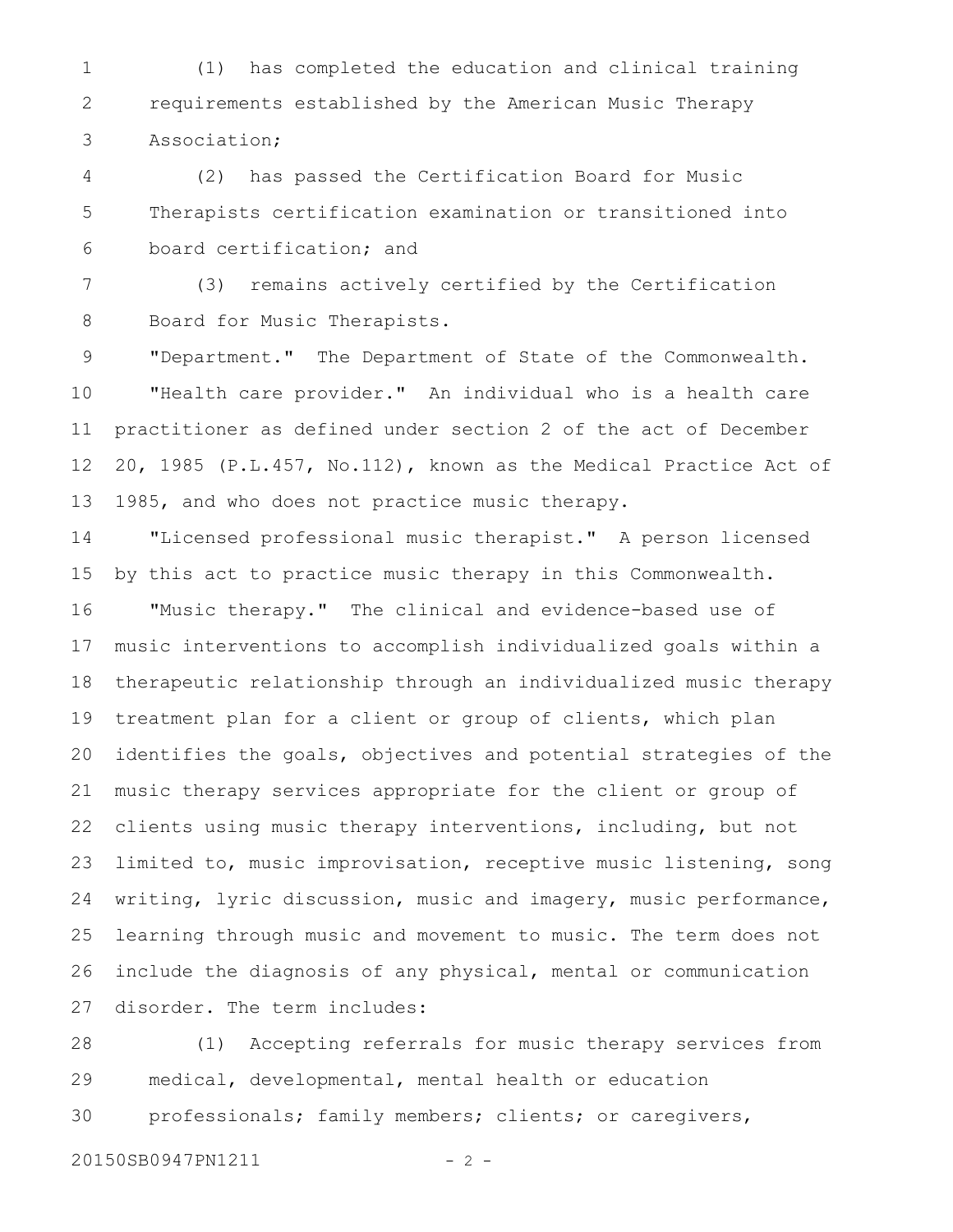provided that prior to providing music therapy services to a client for a medical, developmental or mental health condition, the licensee collaborates, as applicable, with the client's physician, psychologist or mental health professional to review the client's diagnosis, treatment needs and treatment plan and, during the provision of music therapy services to a client, the licensee collaborates, as applicable, with the client's treatment team. 1 2 3 4 5 6 7 8

(2) Conducting a music therapy assessment of a client to collect systematic, comprehensive and accurate information necessary to determine the appropriate type of music therapy services to provide for the client. 9 10 11 12

(3) Developing an individualized music therapy treatment plan for a client. 13 14

(4) Carrying out an individualized music therapy treatment plan that is consistent with any other medical, developmental, mental health or educational services being provided to a client. 15 16 17 18

(5) Evaluating a client's response to music therapy and the individualized music therapy treatment plan and suggesting modifications, as appropriate. 19 20 21

(6) Developing a plan for determining when the provision of music therapy services is no longer needed in collaboration with a client, a physician or other provider of health care or education of a client, an appropriate member of the family of a client and any other appropriate person upon whom a client relies for support. 22 23 24 25 26 27

(7) Minimizing any barriers so that a client may receive music therapy services in the least restrictive environment. 28 29

(8) Collaborating with and educating a client and the 30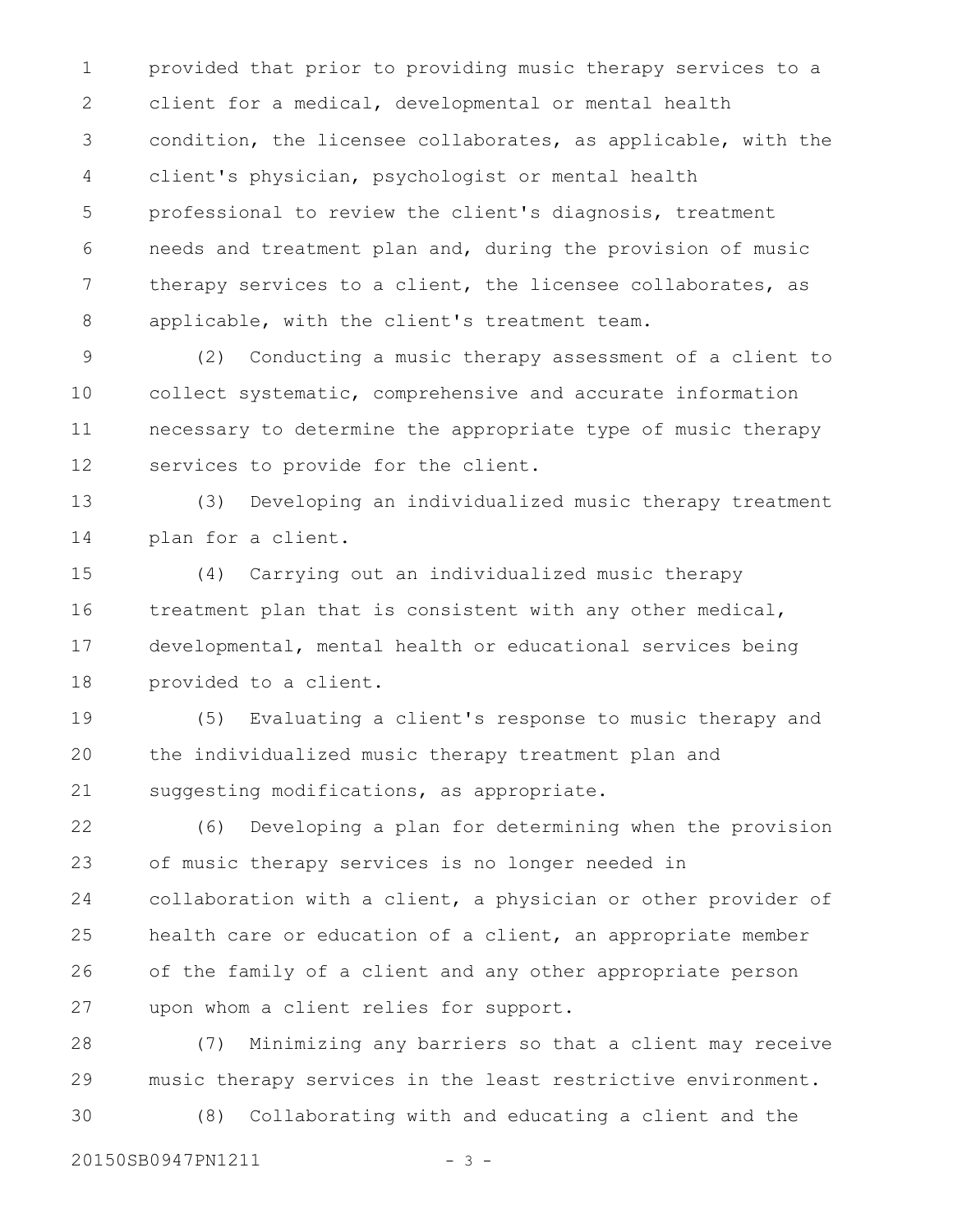family or caregiver of the client or any other appropriate person about the needs of the client that are being addressed in music therapy and the manner in which the music therapy addresses those needs. CHAPTER 3 STATE BOARD OF PROFESSIONAL MUSIC THERAPY LICENSING Section 301. License. (a) Music therapy.--A person may not practice music therapy in this Commonwealth unless the person is licensed by the board under this act. (b) Applicability.--This act does not apply to any of the following: (1) A person licensed, certified or regulated under the laws of this Commonwealth in another profession or occupation, or personnel supervised by a licensed professional in this Commonwealth performing work, including the use of music, incidental to the practice of his licensed, certified or regulated profession or occupation, if the person does not represent himself as a licensed professional music therapist. (2) A person whose training and national certification attests to the person's preparation and ability to practice his certified profession or occupation, if the person does not represent himself as a licensed professional music therapist. (3) The practice of music therapy as an integral part of a program of study for a student enrolled in an accredited music therapy program, if the student does not represent 1 2 3 4 5 6 7 8 9 10 11 12 13 14 15 16 17 18 19 20 21 22 23 24 25 26 27 28 29

himself as a licensed professional music therapist. 30

20150SB0947PN1211 - 4 -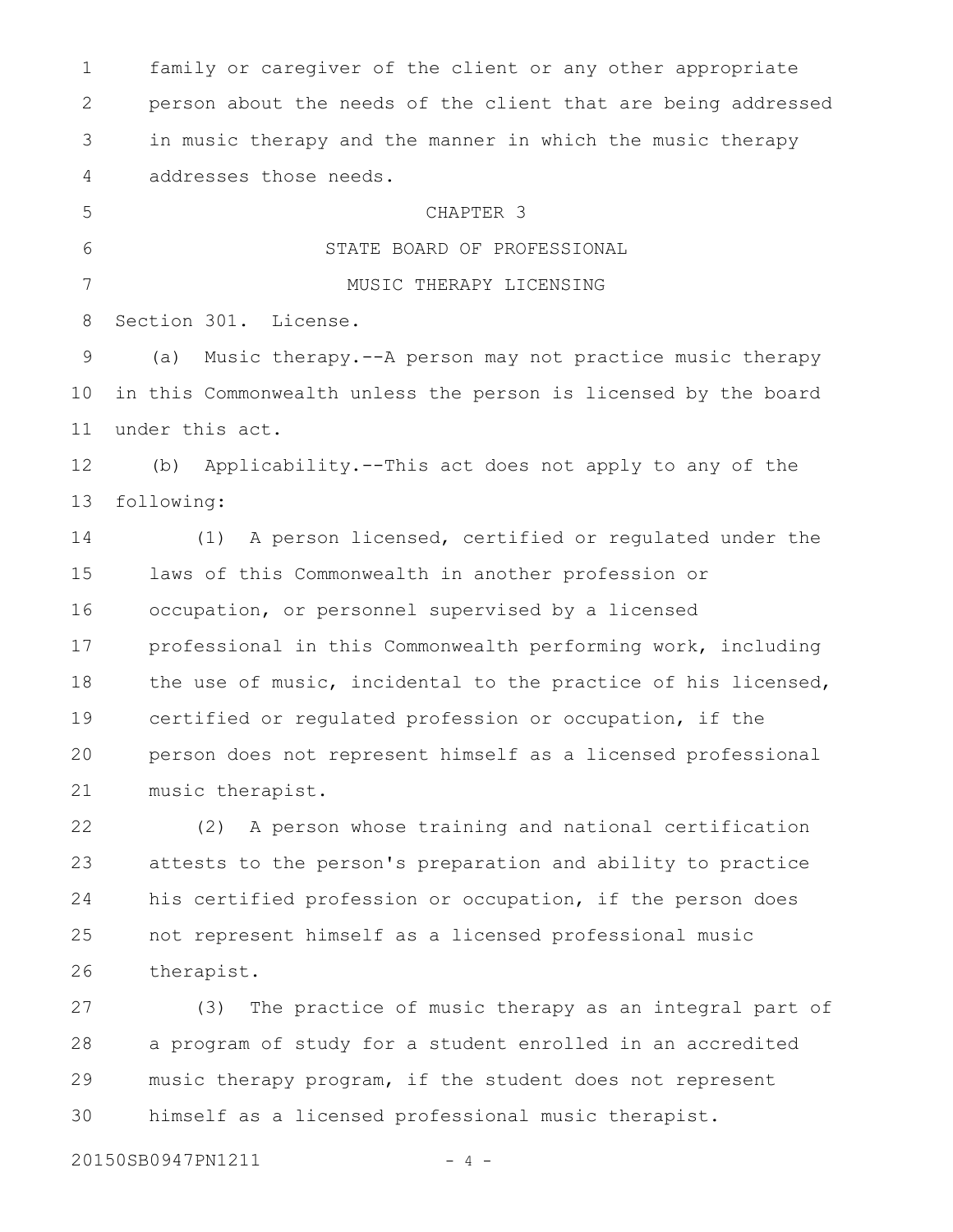(4) A person who practices music therapy under the supervision of a licensed professional music therapist, if the person does not represent himself as a licensed professional music therapist. 1 2 3 4

Section 302. Powers and duties of board. 5

(a) Establishment.--The State Board of Professional Music Therapy Licensing is established within the department. 6 7

(b) Organization.--The board shall consist of the following: (1) The Commissioner of Professional and Occupational Affairs or a designee who is an employee of the Bureau of Professional and Occupational Affairs. 8 9 10 11

(2) Two members who have a postsecondary degree in music therapy from an accredited college or university recognized by the Commonwealth and who are licensed by the board under this act. 12 13 14 15

(3) One member representing health care providers. 16

(4) One public member. 17

(c) Meetings.--The board shall meet within 30 days after confirmation of all the members and shall: 18 19

20

(1) Establish procedures to operate the board.

(2) Develop applications and other forms for licensure and enforcement of this act. 21 22

(3) Promulgate regulations, as necessary, to implement and enforce this act. 23 24

(d) Appointment and qualifications.--Each professional and public member shall be appointed by the Governor with the advice and consent of a majority of the Senate. Each member must comply with all of the following: 25 26 27 28

(1) Be a citizen of the United States and a resident of this Commonwealth. 29 30

20150SB0947PN1211 - 5 -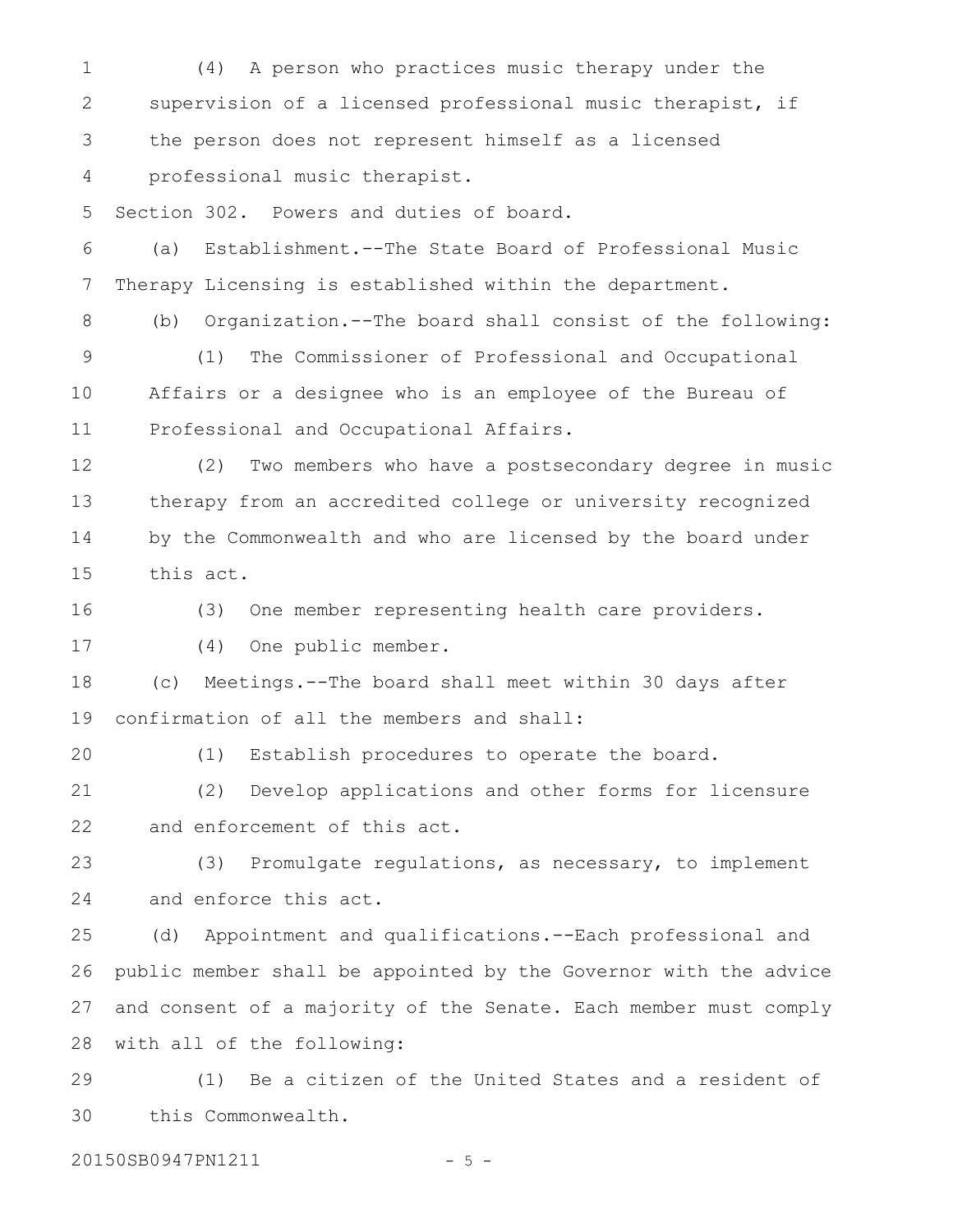(2) Not hold any other public office during the term on the board. (e) Terms.-- (1) The member under subsection (b)(1) shall serve as an ex officio member. (2) The members under subsection  $(b)$   $(2)$ ,  $(3)$  and  $(4)$ shall have terms as follows: (i) Initial appointments shall be as follows: (A) The members under subsection (b)(2) shall serve for a term of four years. (B) The member under subsection (b)(3) shall serve for a term of three years. (C) The member under subsection (b)(4) shall serve for a term of two years. (ii) Each subsequent term shall be for four years or until a successor has been appointed and qualified, which may not be longer than six months beyond the four-year period. (iii) A member may not serve more than two consecutive terms. (f) Quorum.--A majority of members of the board shall constitute a quorum. A member may be in attendance at a meeting by telephonic or teleconferencing means. (g) Chairperson.--The board shall annually select a chairperson from the members of the board. (h) Expenses.--With the exception of ex officio members, each member of the board may receive the amount of reasonable travel, lodging and other necessary expenses incurred in the performance of the member's duties in accordance with regulations, rules or policies of the Executive Board. 20150SB0947PN1211 - 6 -1 2 3 4 5 6 7 8 9 10 11 12 13 14 15 16 17 18 19 20 21 22 23 24 25 26 27 28 29 30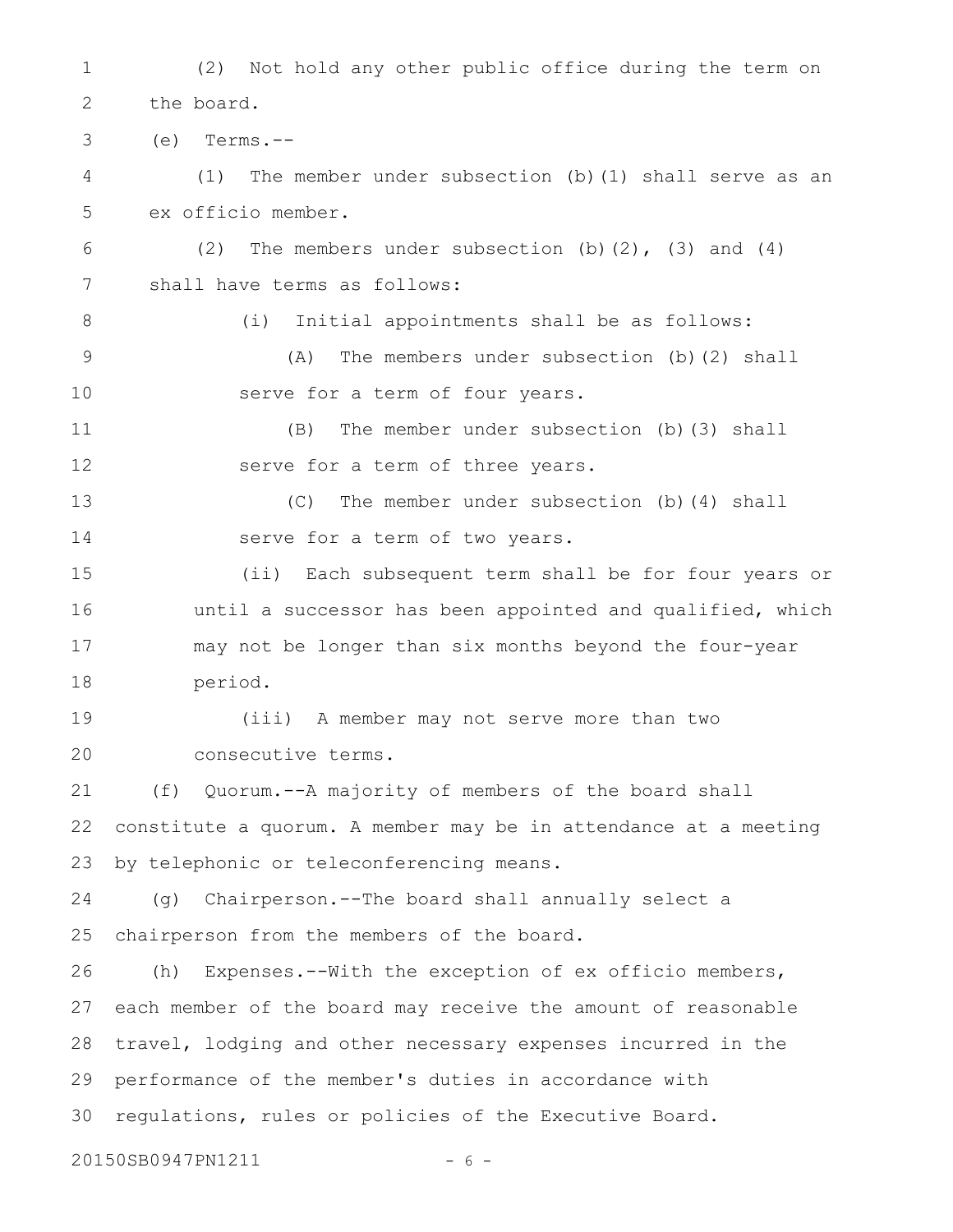(i) Forfeiture.--A member who fails to attend three consecutive meetings shall forfeit the member's seat unless the chairman, upon written request from the member, finds that the member should be excused because of illness or death of a family member. 1 2 3 4 5

(j) Meetings.--The board shall meet at least two times a year and may meet at additional times as necessary to conduct the business of the board. 6 7 8

Section 303. Duties of board. 9

(a) General rule.--The board shall have the following powers and duties: 10 11

(1) To provide for and regulate the licensing of licensed professional music therapists in this Commonwealth. (2) To issue, deny, renew, reinstate or refuse to renew, 12 13 14

suspend and revoke licenses in accordance with this act. 15

(3) To implement, administer and enforce the provisions of this act. 16 17

(4) To promulgate and enforce regulations to implement, administer and enforce this act. 18 19

(5) To waive an applicant's licensure examination and provide for a probationary period not to exceed one year, if the applicants meet the requirements provided in section 501. 20 21 22

(6) To place an active license on an inactive status which shall be subject to an inactive status fee provided in section 501(f). 23 24 25

(7) To investigate and conduct background checks for each application for a license to determine the fitness and eligibility of a person applying for a license. 26 27 28

(8) To establish fees for application and renewal of licenses and the due dates for all fees. 29 30

20150SB0947PN1211 - 7 -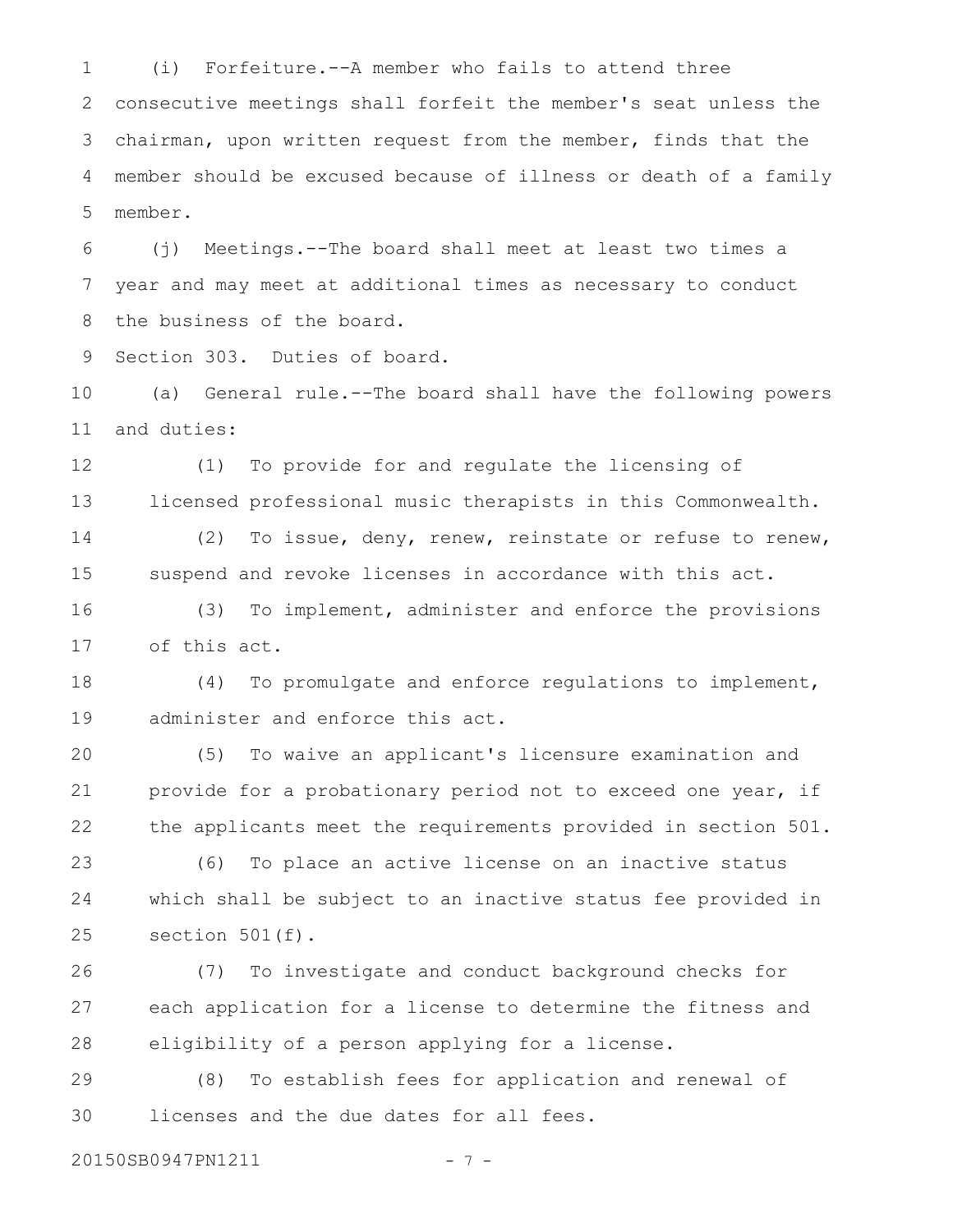(9) To keep minutes and records of each transaction and proceeding. 1 2

(10) To submit annually to the department an estimate of financial requirements of the board, including administrative, legal and other expenses. 3 4 5

(11) To submit an annual report to the Secretary of the Senate and the Chief Clerk of the House of Representatives. (b) Materials.--The board may facilitate the development of materials that the director may utilize to educate the public concerning professional music therapist licensure, the benefits 6 7 8 9 10

of music therapy and utilization of music therapy by individuals and in facilities or institutional settings. 11 12

(c) Facilitator.--The board may act as a facilitator of Statewide dissemination of information between licensed professional music therapists, the American Music Therapy Association or any successor organization, the Certification Board for Music Therapists or any successor organization and the director. 13 14 15 16 17 18

Section 304. Hearing examiners. 19

(a) Appointment.--The Commissioner of Professional and Occupational Affairs, after consultation with the board, shall appoint hearing examiners as necessary to conduct hearings in disciplinary matters before the board. 20 21 22 23

(b) Regulation.--Regulations promulgated by the board shall include the procedural rules to be followed by hearing examiners under this act. Each proceeding shall be conducted in accordance with 2 Pa.C.S. (relating to administrative law and procedure). 24 25 26 27

(c) Powers.--A hearing examiner shall have the following powers: 28 29

(1) To conduct hearings. 30

20150SB0947PN1211 - 8 -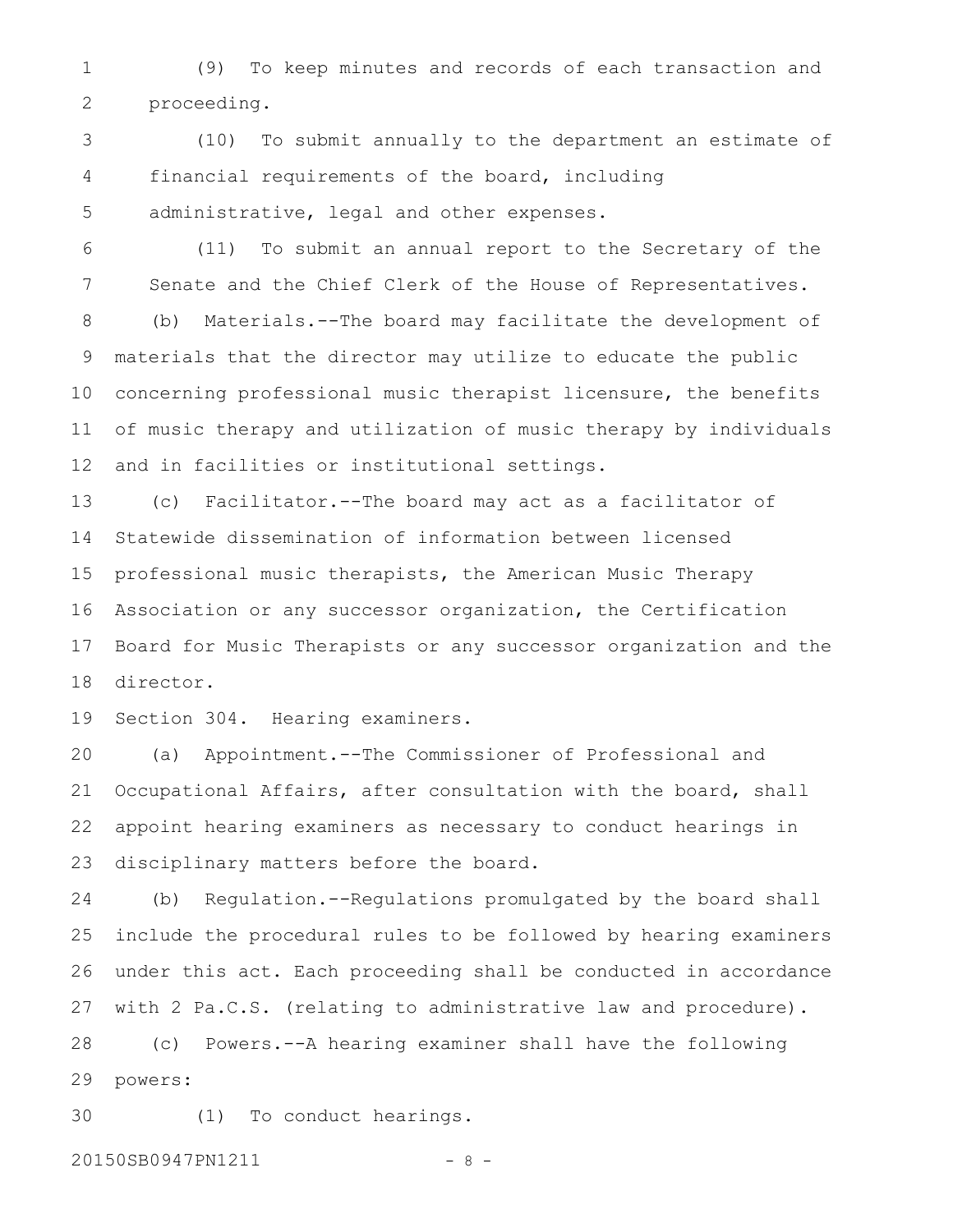- 1
- (2) To issue subpoenas requiring:

2 3 (i) The attendance and testimony of individuals.

(ii) The production of pertinent records or other papers by persons whom the examiner believes have information relevant to matters pending before the examiner. 4 5 6

7

(3) To issue decisions.

Section 305. Civil penalties. 8

(a) Authorization.--The board shall adopt a schedule of civil penalties for operating without a current, registered, unsuspended or unrevoked license for violations of this act. The schedule shall be published as a notice in the Pennsylvania Bulletin. 9 10 11 12 13

(b) Imposition.--An agent of the board may issue citations and impose penalties for a violation of this chapter. A penalty may be appealed to a hearing examiner or the board pursuant to regulations promulgated by the board. If the matter is initially referred to a hearing examiner, the board shall render a decision on an exception to the decision of the hearing examiner or on an application for review under 2 Pa.C.S. (relating to administrative law and procedure). 14 15 16 17 18 19 20 21

(c) Board sanction.-- 22

(1) In addition to any other penalty authorized by law, the board may impose the following sanctions: 23 24

(i) Revocation or suspension of the license of a person for willfully and knowingly violating or attempting to violate an order of the board directed to the person or to violate any provisions of this act. 25 26 27 28

(ii) Ineligibility for licensure, including, but not limited to, falsification of information submitted for 29 30

20150SB0947PN1211 - 9 -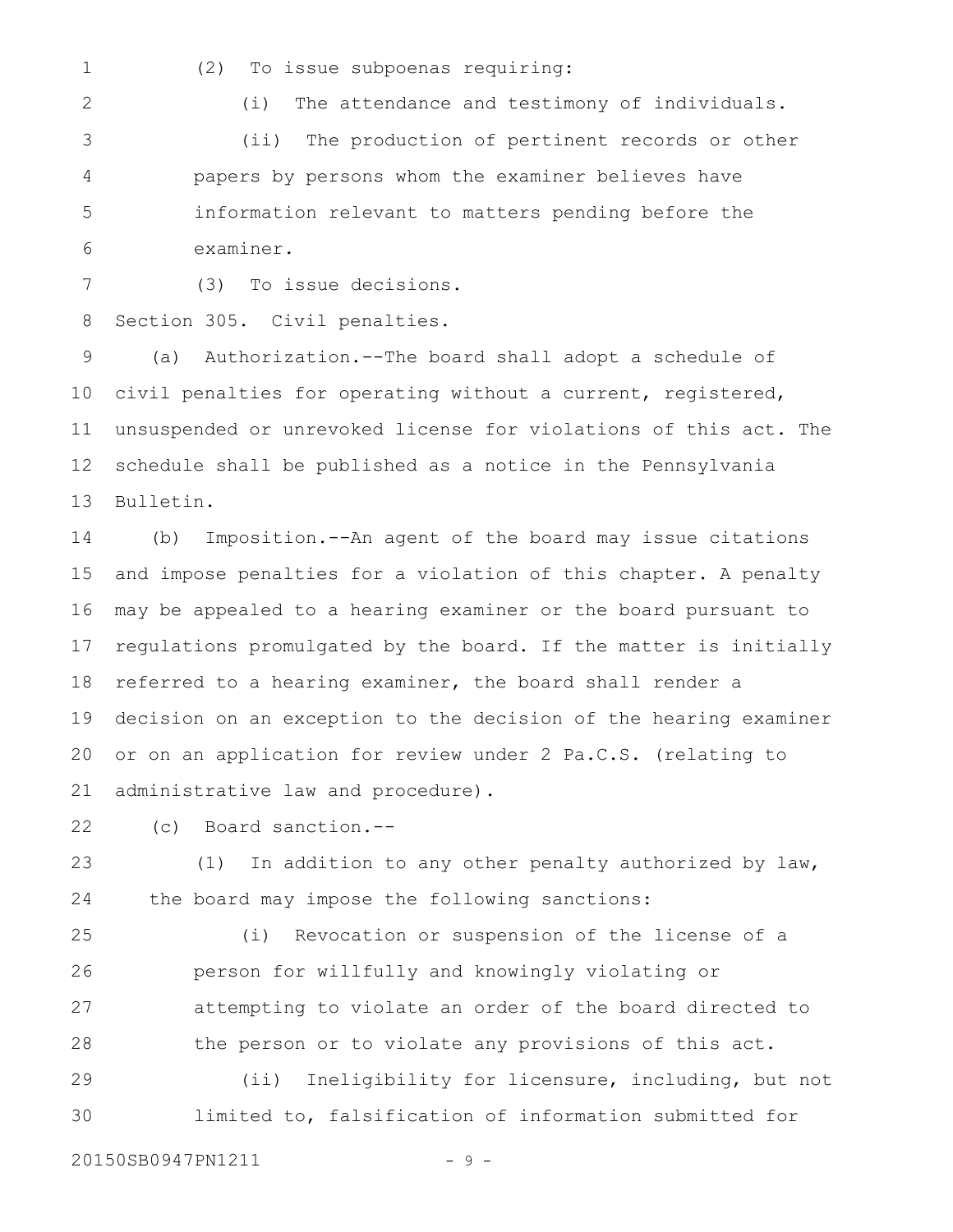licensure or failure to maintain status as a licensed professional music therapist. 1 2

(iii) Failure to pay fees required by this act when due. 3 4

(iv) Failure to provide requested information in a timely manner. 5 6

7

(v) Conviction of an offense graded as a felony.

(vi) Conviction of an offense that reflects an inability to practice music therapy with due regard for the health and safety of clients and patients or with due regard for the truth in filing claims with Medicare, Medicaid or a third-party payor. 8 9 10 11 12

(vii) Inability or failure to practice music therapy with reasonable skill and consistent with the welfare of clients and patients, including, but not limited to, negligence in the practice of music therapy, intoxication, incapacity and abuse of or engaging in sexual contact with a client or patient. 13 14 15 16 17 18

(viii) Disciplinary action by another jurisdiction. (d) Investigation.--The board may conduct investigations into allegations of conduct described under this section. 19 20 21

(e) Forms of sanctions.--The board may impose one or more of the following sanctions for a violation of this act: 22 23

(1) suspension; 24

(2) revocation; 25

(3) denial; 26

(4) refusal to renew a license; 27

(5) probation with conditions; 28

(6) reprimand; or 29

(7) a fine of not less than \$100 nor more than \$1,000 30

20150SB0947PN1211 - 10 -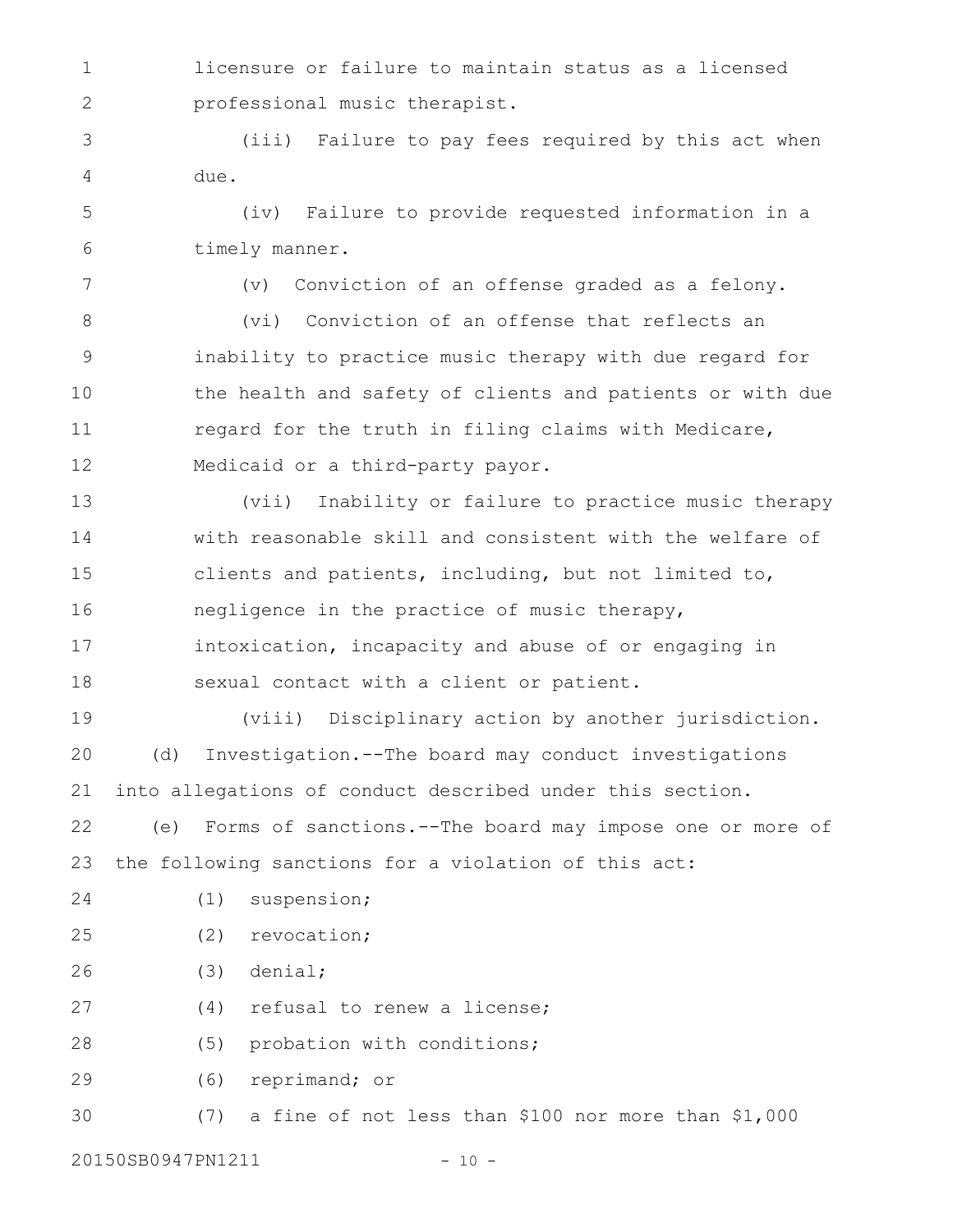for each violation. 1

(f) Written notice.-- 2

(1) If the board refuses to issue or renew a license or imposes a penalty under this section, the board shall provide the applicant or licensee with written notification of the decision, including a statement of the reasons for the decision by certified mail within five business days of the decision of the board. 3 4 5 6 7 8

(2) The applicant or licensee shall have the right to appeal the decision in accordance with 2 Pa.C.S. Chs. 5 (relating to practice and procedure) and 7 (relating to judicial review). 9 10 11 12

(g) Additional powers.-- 13

(1) In addition to the penalties authorized under subsections (a), (b) and (c), the board may assess against a respondent determined to be in violation of this act the costs of investigation underlying the disciplinary action. 14 15 16 17

(2) The cost of investigation shall not include costs incurred by the board after the filing of formal actions or disciplinary charges against a respondent. 18 19 20

(h) Judgment.-- 21

(1) A civil penalty or sanction imposed under this section shall be a judgment in favor of the board and against the person or property of the person upon whom the sanction or civil penalty is imposed. 22 23 24 25

(2) The Attorney General shall enforce the judgments in courts of competent jurisdiction in accordance with the provisions of 42 Pa.C.S. (relating to judiciary and judicial procedure). 26 27 28 29

Section 306. Financing. 30

20150SB0947PN1211 - 11 -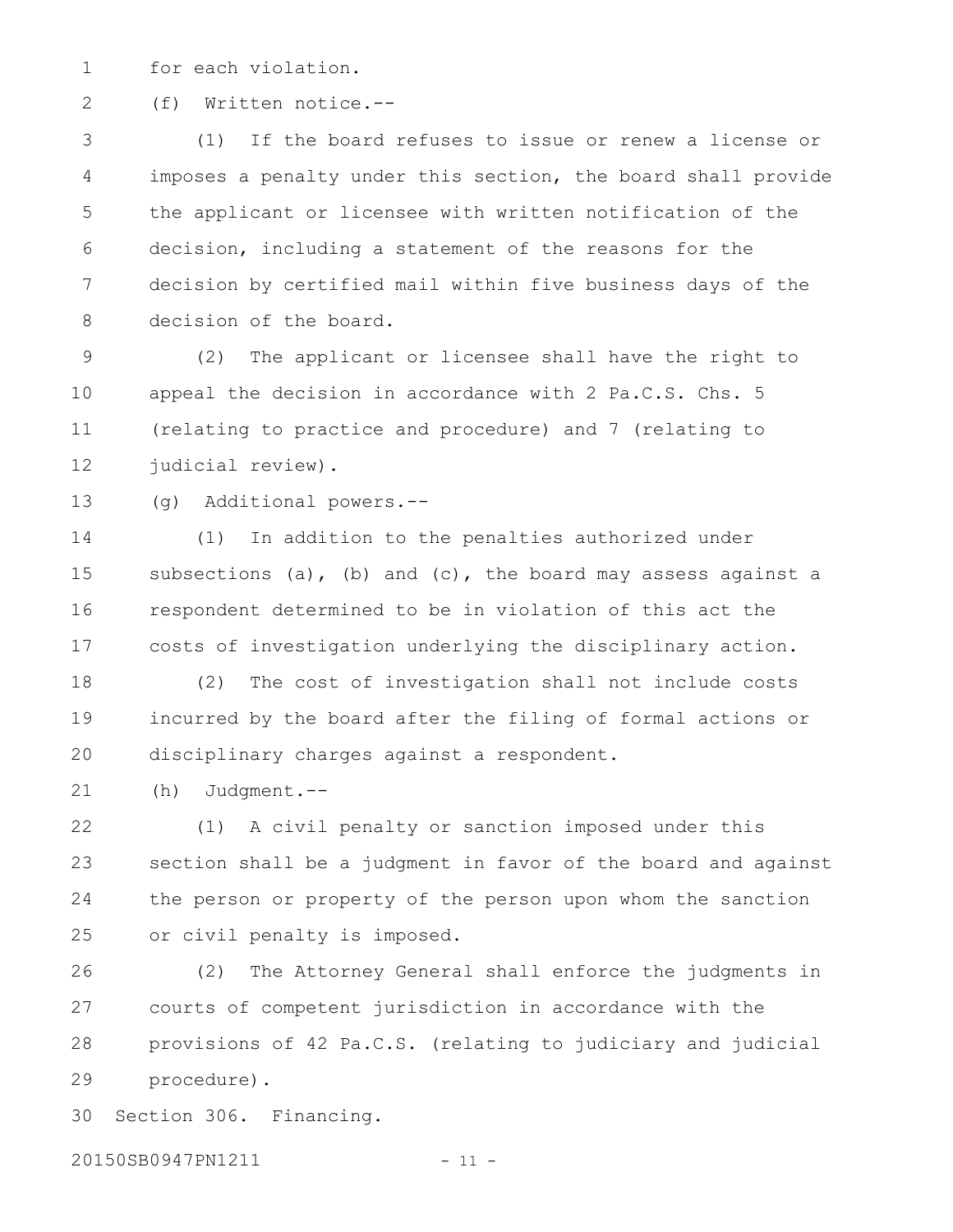1

(a) Setting of fees.--

(1) Beginning two years after the effective date of this section, the fees required by this act shall be fixed by regulation of the board. 2 3 4

(2) If revenue raised by fees, fines and civil penalties imposed under this act are not sufficient to meet expenditures over a two-year period, the board shall increase the fees by regulation so that the projected revenues will meet or exceed projected expenditures. 5 6 7 8 9

(b) Renewal fees.--Beginning two years after the effective date of this section, renewal fees shall be deposited into the fund. 10 11 12

(c) Inadequate fees.--If the Bureau of Professional and Occupational Affairs determines that the fees established by the board under subsection (a) are inadequate to meet the minimum enforcement efforts required by this act, then the board shall increase the fees by regulation in an amount that does not exceed the required enforcement effort expenses. 13 14 15 16 17 18

(d) Disposition.--Fees, fines and civil penalties imposed and collected under this act shall be for the exclusive use of the board in carrying out this act and shall be annually appropriated from the fund for that purpose. 19 20 21 22

(e) Charging of fees.--The board may charge a reasonable fee, as set by the board by regulation, for all examinations, enforcement, licensures or applications permitted by this act or regulation promulgated under this act. 23 24 25 26

(f) Civil penalties.--Civil penalties collected under this act shall be deposited into the fund. 27 28

(g) Reports to department.--The board shall submit annually to the department an estimate of the financial requirements of 29 30

20150SB0947PN1211 - 12 -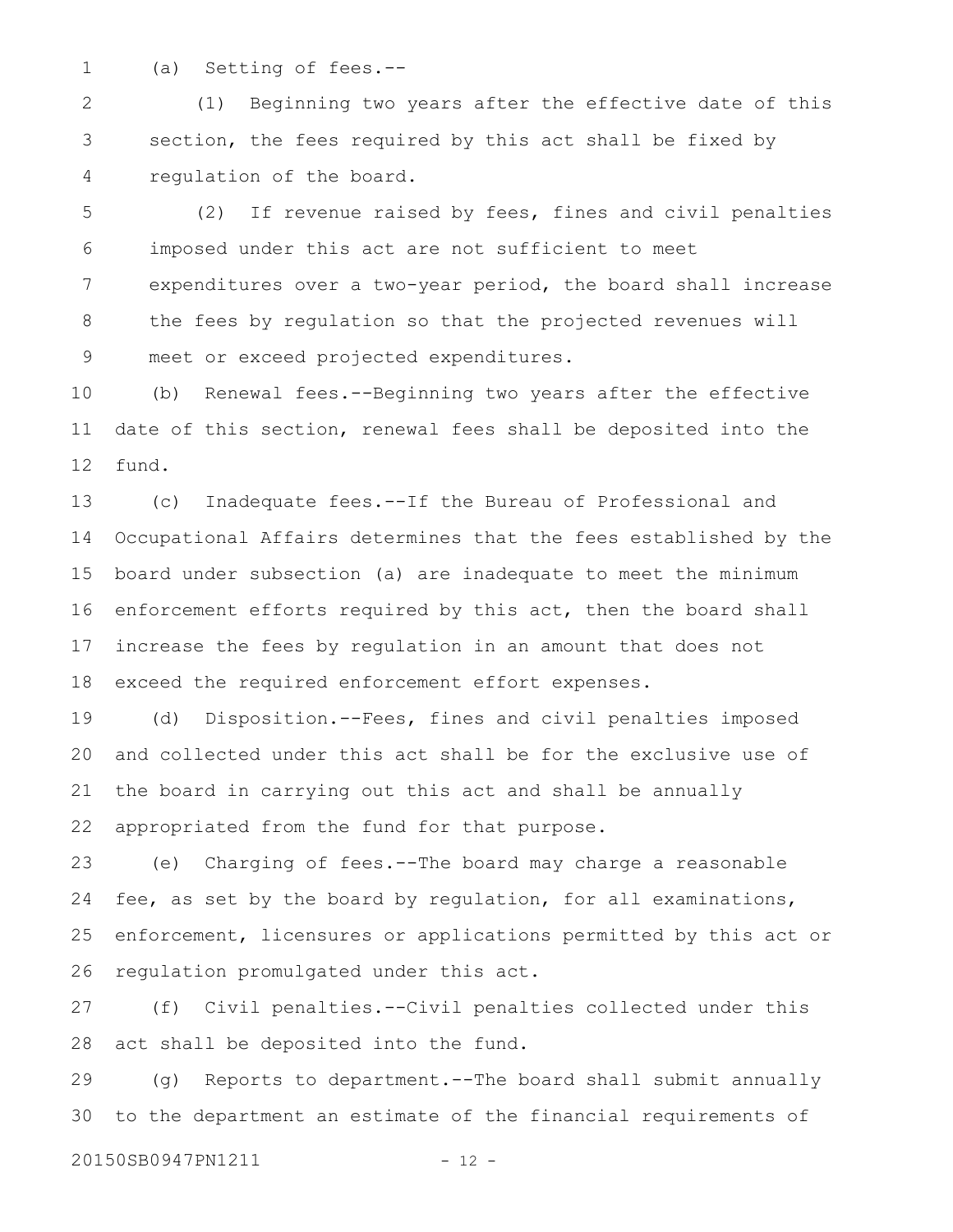the board for its administrative, investigative, legal and miscellaneous expenses. 1 2

(h) Reports to Appropriations Committee of the Senate and Appropriations Committee of the House of Representatives.--The board shall submit annually to the Appropriations Committee of the Senate and the Appropriations Committee of the House of Representatives, 15 days after the Governor has submitted his budget to the General Assembly, a copy of the budget request for the upcoming fiscal year which the board previously submitted to the department. 3 4 5 6 7 8 9 10

(i) Reports to other legislative committees.--The board shall submit annually a report to the Consumer Protection and Professional Licensure Committee of the Senate and to the Professional Licensure Committee of the House of Representatives containing a description of the types of complaints received, status of cases, board action which has been taken and the length of time from the initial complaint to final board resolution. The report shall also include a statement of the number of licenses granted. 11 12 13 14 15 16 17 18 19

Section 307. Professional Music Therapy Licensing Fund. 20

The Professional Music Therapy Licensing Fund is established in the State Treasury. The fund shall consist of the fees and penalties collected under this act. 21 22 23

24

CHAPTER 5

LICENSING

25

26

Section 501. Music therapists.

(a) General rule.--No person without a license issued under this act as a licensed professional music therapist may use the title "music therapist" or similar title or practice music therapy. 27 28 29 30

20150SB0947PN1211 - 13 -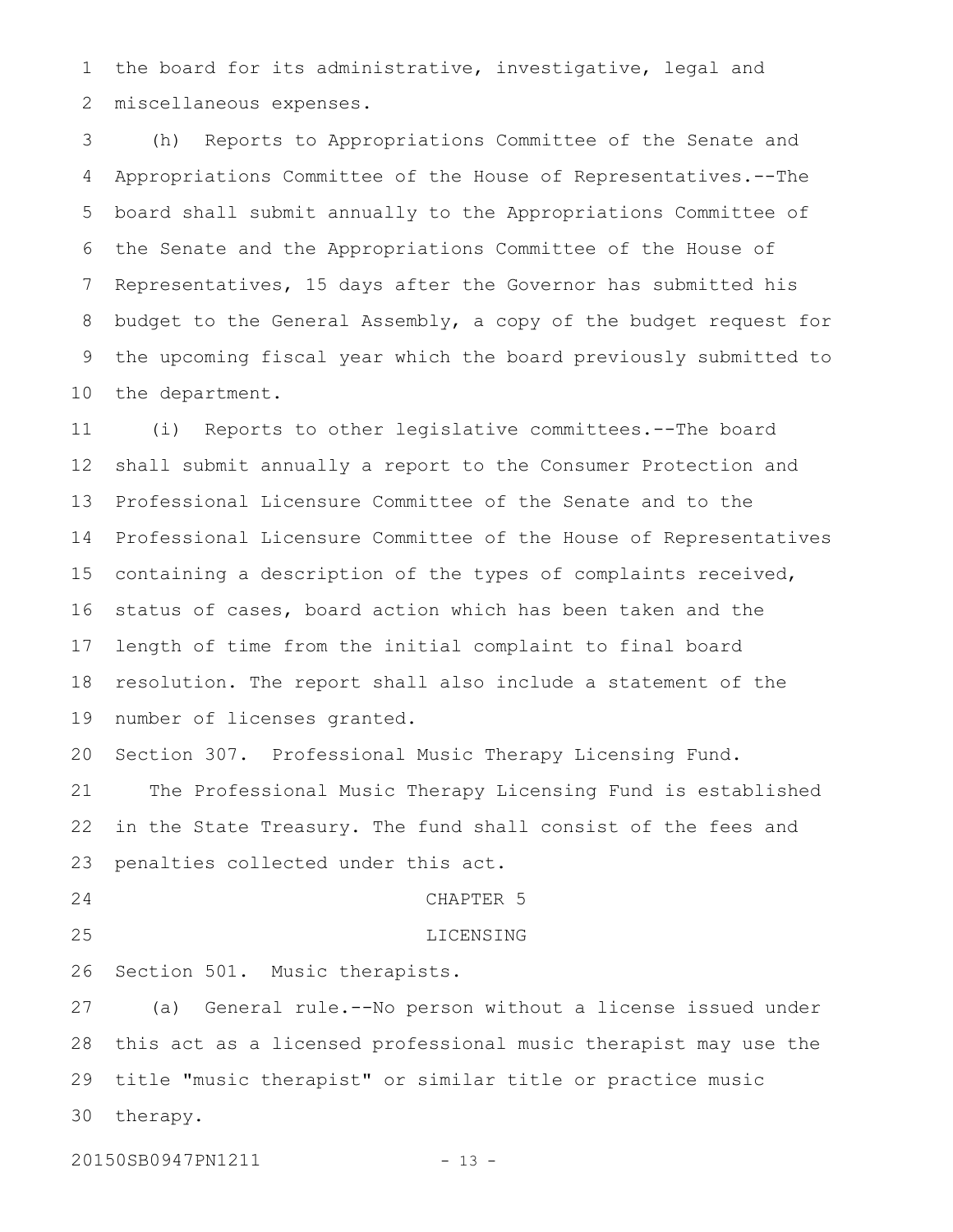(b) Licensing.--The board shall license music therapists to practice music therapy in this Commonwealth. The licensing period shall be biennial, ending on December 31 every oddnumbered year. The initial license fee shall be prorated quarterly based upon the time period remaining in the two-year cycle at application. The board may also issue temporary licenses. 1 2 3 4 5 6 7

8

(c) Imposition of fees.--

(1) At the time of license issuance, the board shall impose a licensing fee in the amount of \$100. 9 10

(2) The board shall impose a biennial \$50 renewal fee following the second year the license was issued. 11 12

(3) Renewal fees shall thereafter be subject to adjustment under section 306(b). 13 14

(4) The temporary license fee shall be in the amount of \$100. The cost of the temporary license fee shall be applied toward the initial license fee upon receipt of application for the initial license. 15 16 17 18

(5) The board shall impose a verification of licensure fee in the amount of \$10. 19 20

(6) An additional late filing fee shall be charged on renewal applications not received by December 31 every oddnumbered year. The late filing fee shall be \$75. 21 22 23

(7) The duplicate license fee for a license certificate shall be \$25. The duplicate license fee for a license wallet card shall be \$20. 24 25 26

(d) Term.--Upon payment of the fee under subsection (c), a license shall be in effect unless suspended, revoked or not renewed by the board for good cause. 27 28 29

(e) Renewal.-- 30

20150SB0947PN1211 - 14 -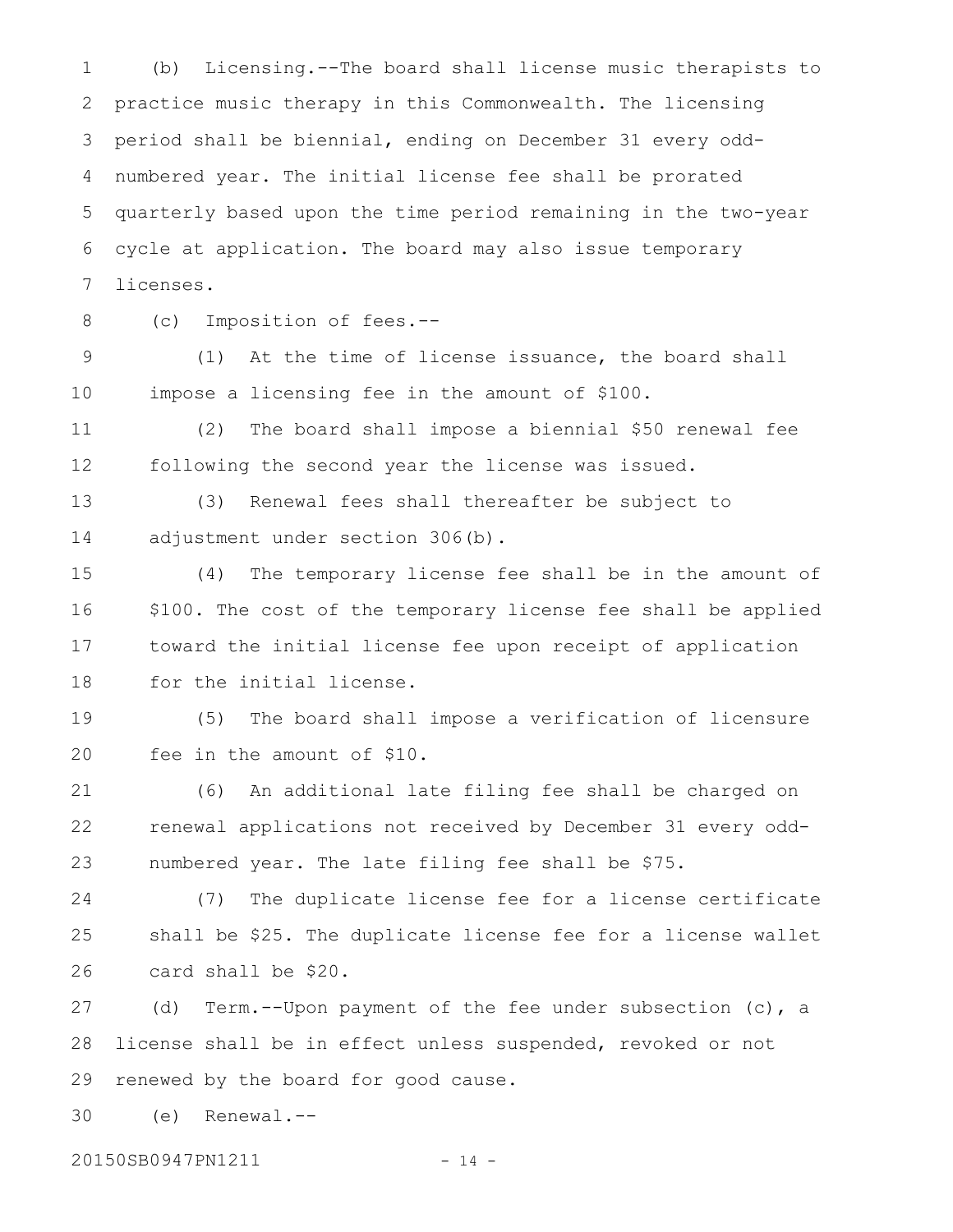(1) A license shall be renewed upon payment of a renewal fee if the applicant is not in violation of any of the terms of this act at the time of application for renewal. The following shall also be required for license renewal: (i) Proof of maintenance of the applicant's status as a board-certified licensed professional music therapist. (ii) Proof of completion of a minimum of 40 hours of continuing education in a program approved by the Certification Board of Music Therapists or any successor organization and any other continuing education 1 2 3 4 5 6 7 8 9 10 11

requirements established by the board. 12

(iii) Timely renewal of the license by the licensee. (2) Failure to renew a license shall result in forfeiture of the license. 13 14 15

(3) A license that has been forfeited under paragraph (2) may be restored within one year of the expiration date upon payment of renewal and restoration fees. 16 17 18

(4) Failure to restore a forfeited license within one year of the date of expiration shall result in the automatic termination of the license, and the board may require the individual to reapply for licensure as a new applicant. 19 20 21 22

(f) Inactive status fee.-- 23

(1) Upon written request of a licensee, the board may place an active license on an inactive status subject to an inactive status fee of \$75. A person who is placed on inactive status may not practice music therapy. 24 25 26 27

(2) The licensee, upon request and payment of the inactive license fee, may continue on inactive status for a period of up to one year. 28 29 30

20150SB0947PN1211 - 15 -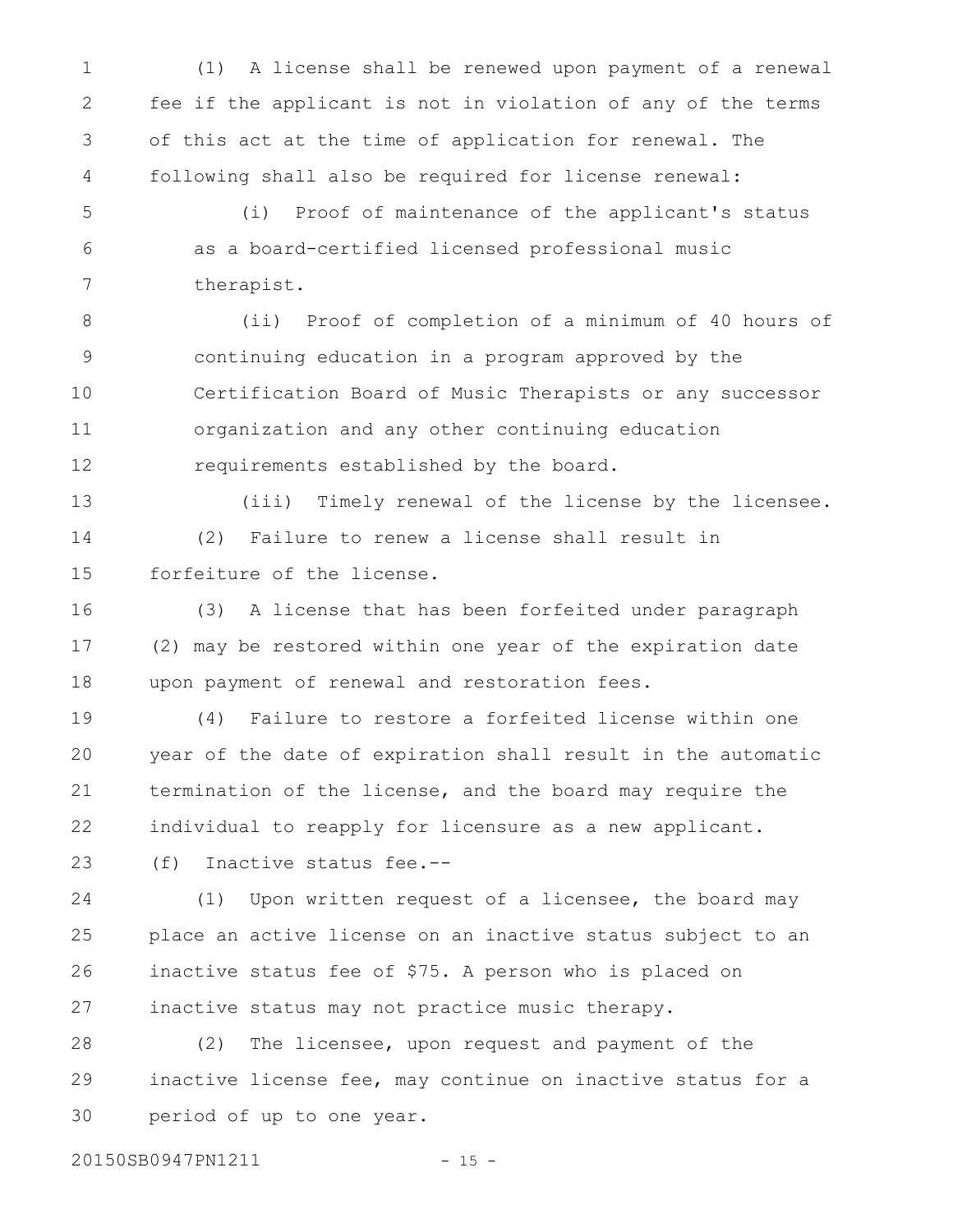(3) An inactive license may be reactivated at any time by making a written request to the board and by fulfilling requirements established by the board. 1 2 3

(g) Update.--A licensee under this section must notify the board of a change relating to the status of its license or other information contained in its application and other information filed with the board. 4 5 6 7

(h) Deposit.--The licensure and renewal fees under subsection (c) and the inactive status fee under subsection (f) shall be deposited into the fund. 8 9 10

(i) Qualifications.--The board shall issue to an applicant a professional music therapy license if the applicant has completed and submitted an application upon a form and in such manner as the board prescribes, accompanied by applicable fees and evidence satisfactory to the board that: 11 12 13 14 15

16

(1) The applicant is at least 18 years of age.

(2) The applicant holds a bachelor's degree or higher in music therapy, or its equivalent, from a program approved by the American Music Therapy Association or any successor organization within an accredited college or university. 17 18 19 20

(3) The applicant successfully completes a minimum of 1,200 hours of clinical training, with at least 180 hours in pre-internship experiences and at least 900 hours in internship experiences, provided that the internship is approved by an academic institution, the American Music Therapy Association or any successor organization, or both. 21 22 23 24 25 26

(4) The applicant is in good standing based on a review of the applicant's professional music therapy licensure history in other jurisdictions, including a review of any alleged misconduct or neglect in the practice of music 27 28 29 30

20150SB0947PN1211 - 16 -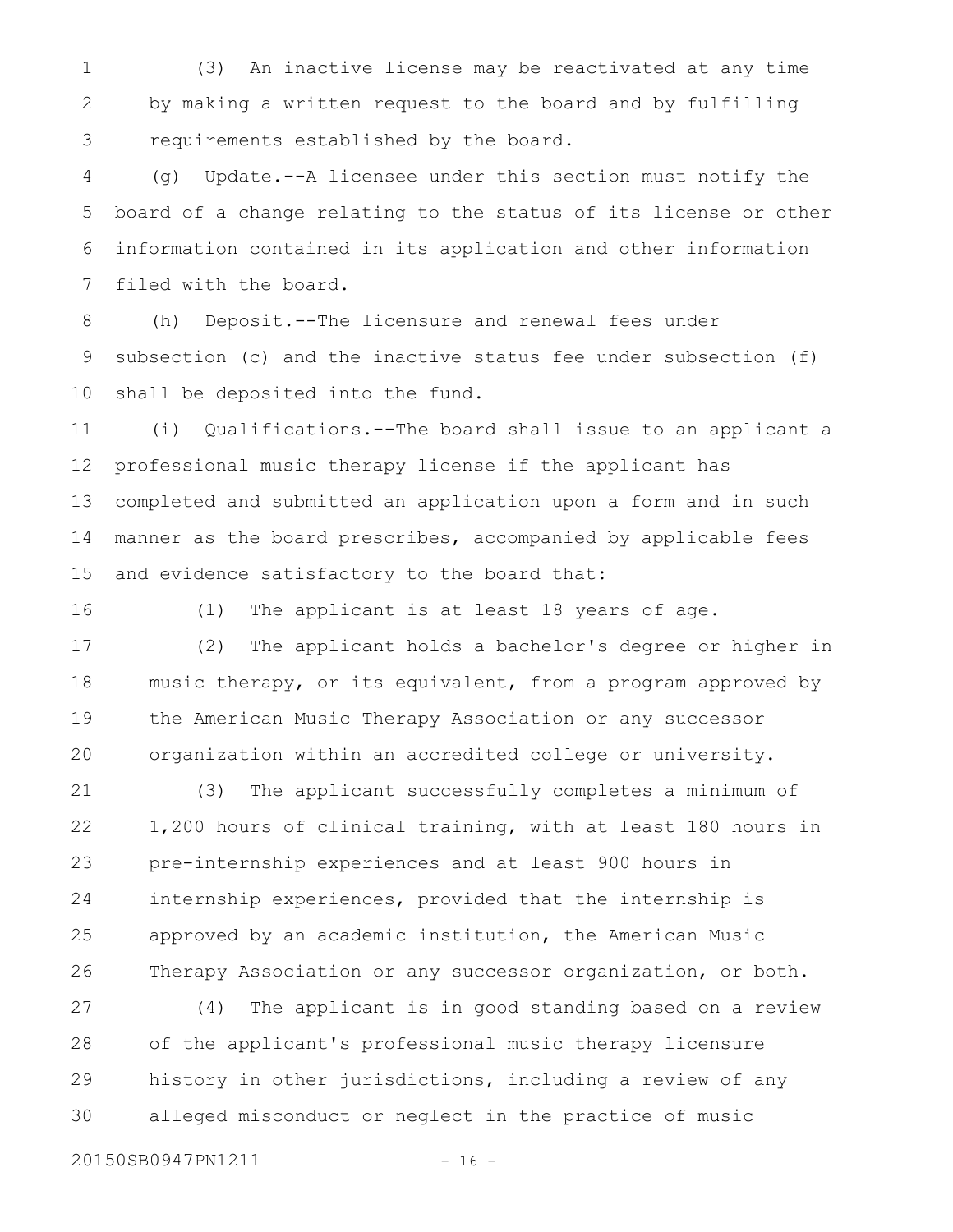therapy on the part of the applicant. 1

(5) The applicant provides proof of passing the examination for board certification offered by the Certification Board for Music Therapists or any successor organization or of being transitioned into board certification and provides proof that the applicant is currently a licensed professional music therapist. 2 3 4 5 6 7

(j) Reciprocity.--The board may issue a license to an applicant for a professional music therapy license if the applicant has completed and submitted an application upon a form and in such manner as the board prescribes, accompanied by applicable fees, and evidence satisfactory to the board that the applicant is licensed and in good standing as a licensed professional music therapist in another jurisdiction where the qualifications required are equal to or greater than those required in this act at the date of application. 8 9 10 11 12 13 14 15 16

(k) Waiver of examination.--The board may waive the examination requirement and provide for a probationary period for an applicant for one year if the person: 17 18 19

(1) Has a bachelor's degree or higher in music therapy from an accredited college or university recognized by the Commonwealth and is designated as a registered music therapist, certified music therapist or advanced certified music therapist and in good standing with the National Music Therapy Registry. 20 21 22 23 24 25

(2) Successfully completes a minimum of 1,200 hours of clinical training, with at least 180 hours in pre-internship experiences and at least 900 hours in internship experiences, provided that the internship is approved by an academic institution, the American Music Therapy Association or any 26 27 28 29 30

20150SB0947PN1211 - 17 -